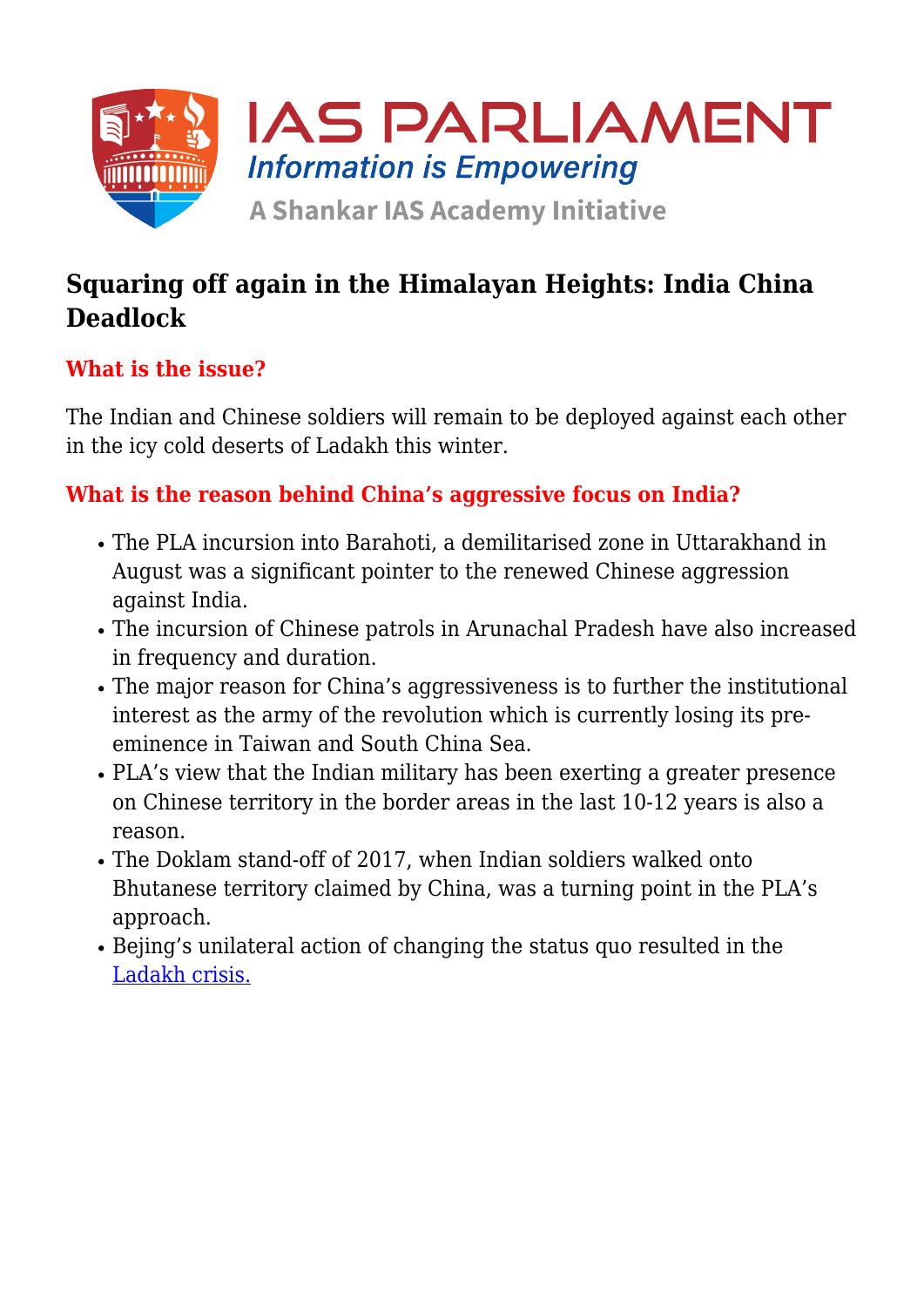

**What was New Delhi's response to Chinese aggressions?**

- **The Indian military has inducted more modern military platforms backed by infrastructure construction in the China border.**
- The Indian military always maintained a defensive deterrence against the PLA.
- India's advantage in dissuading a major military conflict with China is that as a lesser power, it has to only deny an outright military victory to the PLA.
- Also, India's primacy of Air Force is an added advantage.

#### **What are the challenges?**

- **Military modernisation** The sharp decline in the Indian economy after demonetisation and the coronavirus pandemic made it difficult to generate enough resources for military modernisation.
- The parliamentary standing committee on defence has repeatedly warned about the increasing technological asymmetry with PLA.
- **Divisive majoritarian politics** India's foreign policy in the neighbourhood is adversely affecting the Indian interests.
- The UAE brokered backchannel deal with Pakistan fell through because of New Delhi's policies in Kashmir.
- **The treatment of religious minorities and the issues over**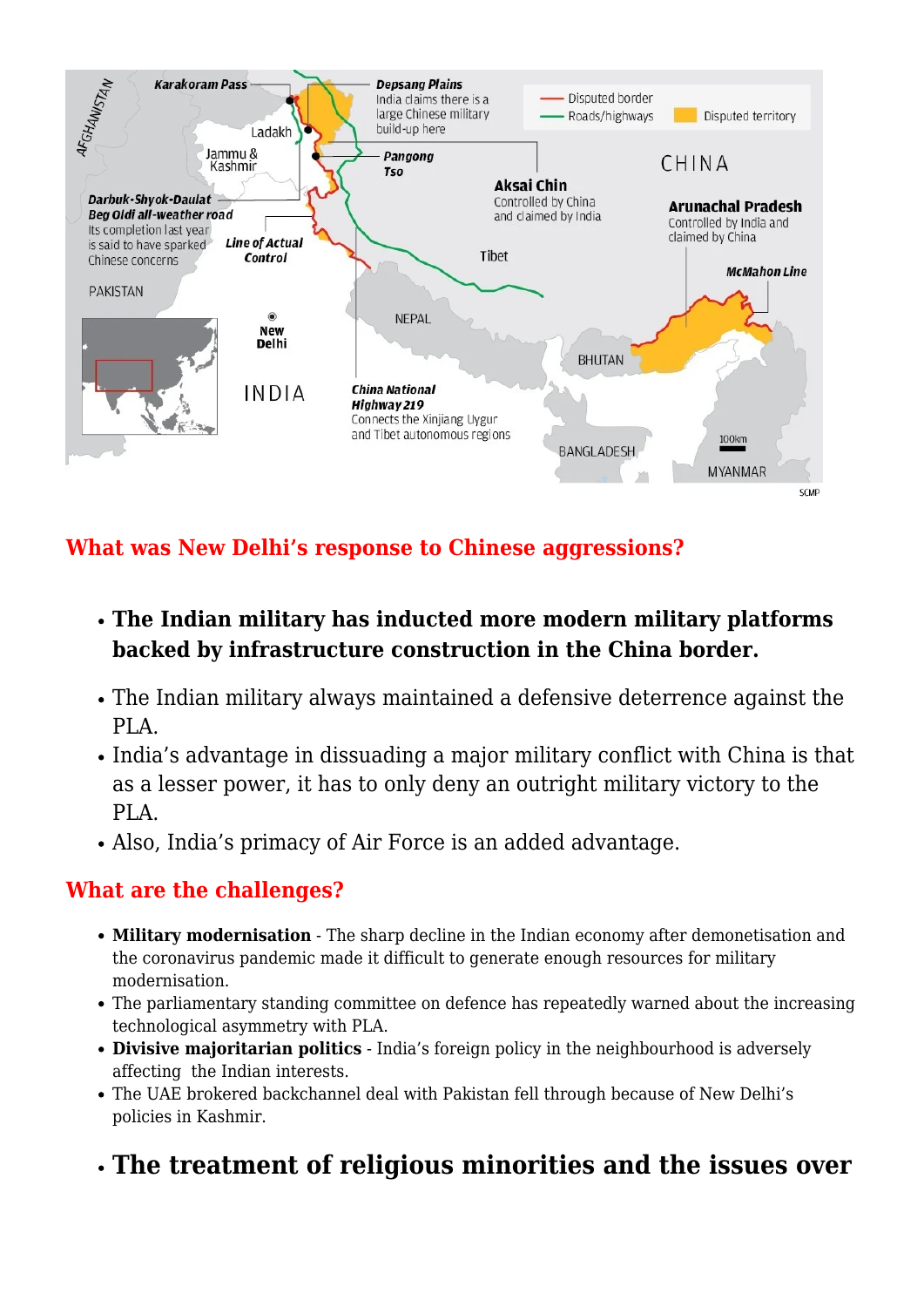**the influx of Myanmar refugees in Mizoram has made India-Bangladesh relation weaker.**

- **Power competition in the Indo-Pacific Groupings like Quad (India, the United States, Australia, Japan) does not have a 'hard power' agenda yet unlike the trilateral security pact, AUKUS.**
- **Executive's shadow The lack of institutional checks and balances on the political executive imposes a bigger cost in decision-making on national security issues.**
- **The removal of an official report about Chinese presence across the LAC from the Defence Ministry's website and non-acknowledgement of Indian soldiers in Chinese captivity after the Galwan clash have been done to evade political accountability.**
- **Neither the Parliament has been allowed to ask questions nor the parliamentary standing committee deliberated upon the issue.**

### **What is the future ahead?**

- The Indian government's aim is to restore the *status quo* on the LAC in Ladakh that existed before May 2020 has not happened so far.
- A new *status quo* has been created which curtails Indian patrolling rights while the PLA remains to be settled in the Indian territorie of Depsang, Hot Springs and Demchok.
- India now has no choice but to be prepared for all eventualities on the Sino-India border.

### **Reference:**

1. [https://www.thehindu.com/opinion/op-ed/squaring-off-again-in-the-himalayan-heights/article37116](https://www.thehindu.com/opinion/op-ed/squaring-off-again-in-the-himalayan-heights/article37116226.ece)